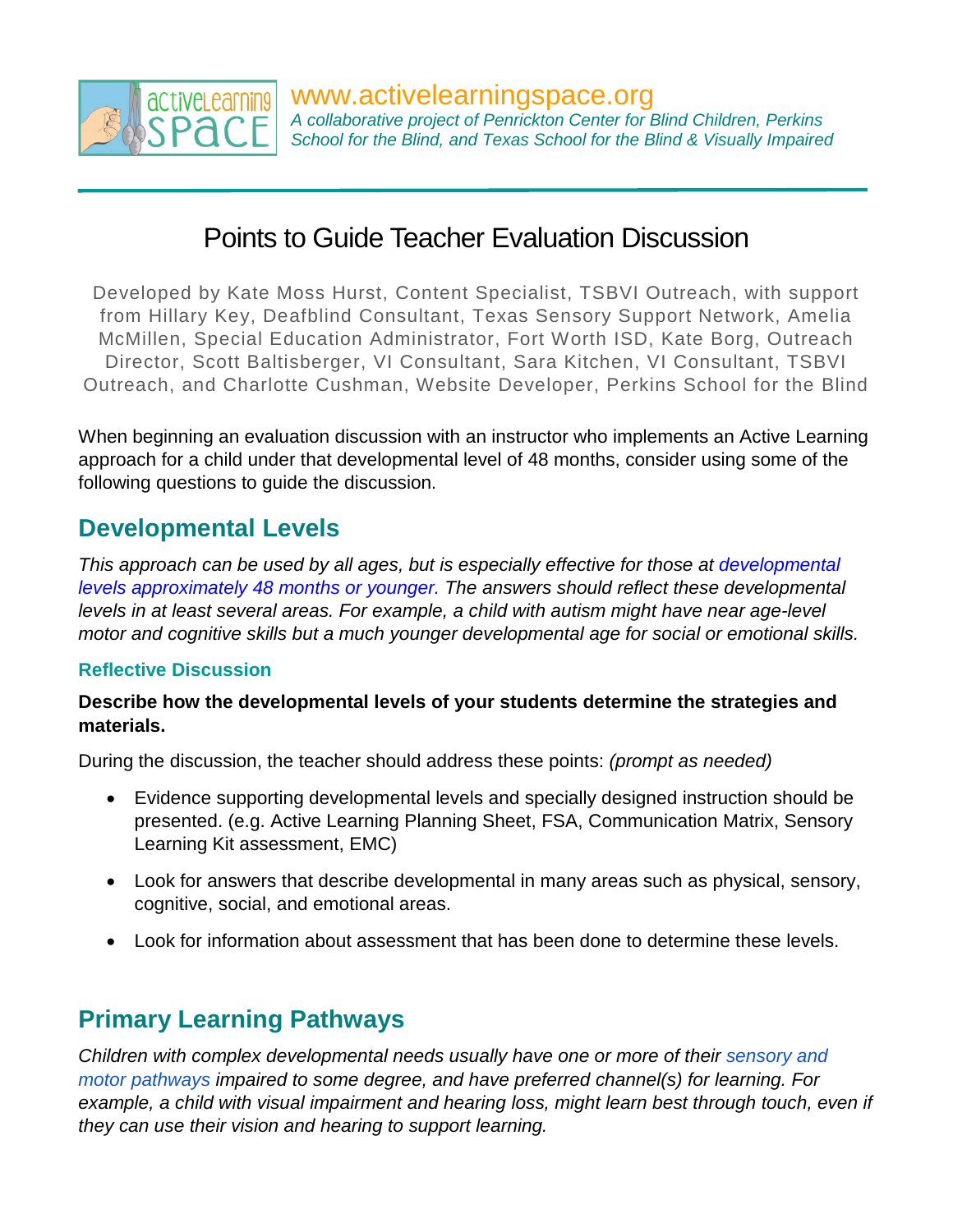Points to Guide Teacher Evaluation Discussion – [www.activelearningspace.org](http://www.activelearningspace.org/) - 04.2022

### **Reflective Discussion**

#### **Describe learning pathways for various students and how they access information.**

During the discussion, the teacher should address these points: *(prompt as needed)* 

- Discuss the data and anecdotal evidence used to determine sensory access and learning pathways. *(PLAAFP, reports from the instructional team such as, but not limited to the FVE/LMA, OT/PT reports, SLP reports, audiological report, TODHH communication report, etc.)*
- Provide examples of how you used this information to select materials, equipment, and activities.

# **Daily Schedule**

*These children need to be engaged in activities throughout the entire school day. The schedule should have regularly scheduled self-directed activities to allow time for independent exploration in engaging environments such as time on a Resonance Board with preferred objects, and in therapeutic equipment with equipment like Activity Belts, Wrist Scarves, or Mobiles. Sleeping should be the last option for the child and the team should be utilizing Active Learning strategies to keep the child engaged and build stamina.* 

#### **Reflective Discussion**

### **Describe the typical schedule and structure in your classroom.**

During the discussion, the teacher should address these points: (prompt as needed)

- Describe time spent in group learning, adult-child learning, and independent learning. (These children often need more adult-child instruction and independent learning time than that of other children because of their developmental level.)
- Ask about the number and types of Active Learning activities and environments the child typically works in each day.
- Ask about how related service time incorporates Active Learning.
- Ask about modifications or accommodations made so the child can participate in group activities.

### **Academic and Functional IEP Goals and Objectives**

*At the earliest developmental areas, concept development and the skills development is critical for higher levels of learning to develop. An Active Learning approach can be used to teach any content areas and align with the standard curriculum. Children who are blind, visually impaired, deaf or hard of hearing should also be working on skills listed in the Expanded Core Curriculum areas. Most of these skills are the types of functional skills that any child with significant developmental delays needs to focus on, but some include skills specifically related to their sensory impairments. This might include areas such as orientation and mobility, auditory*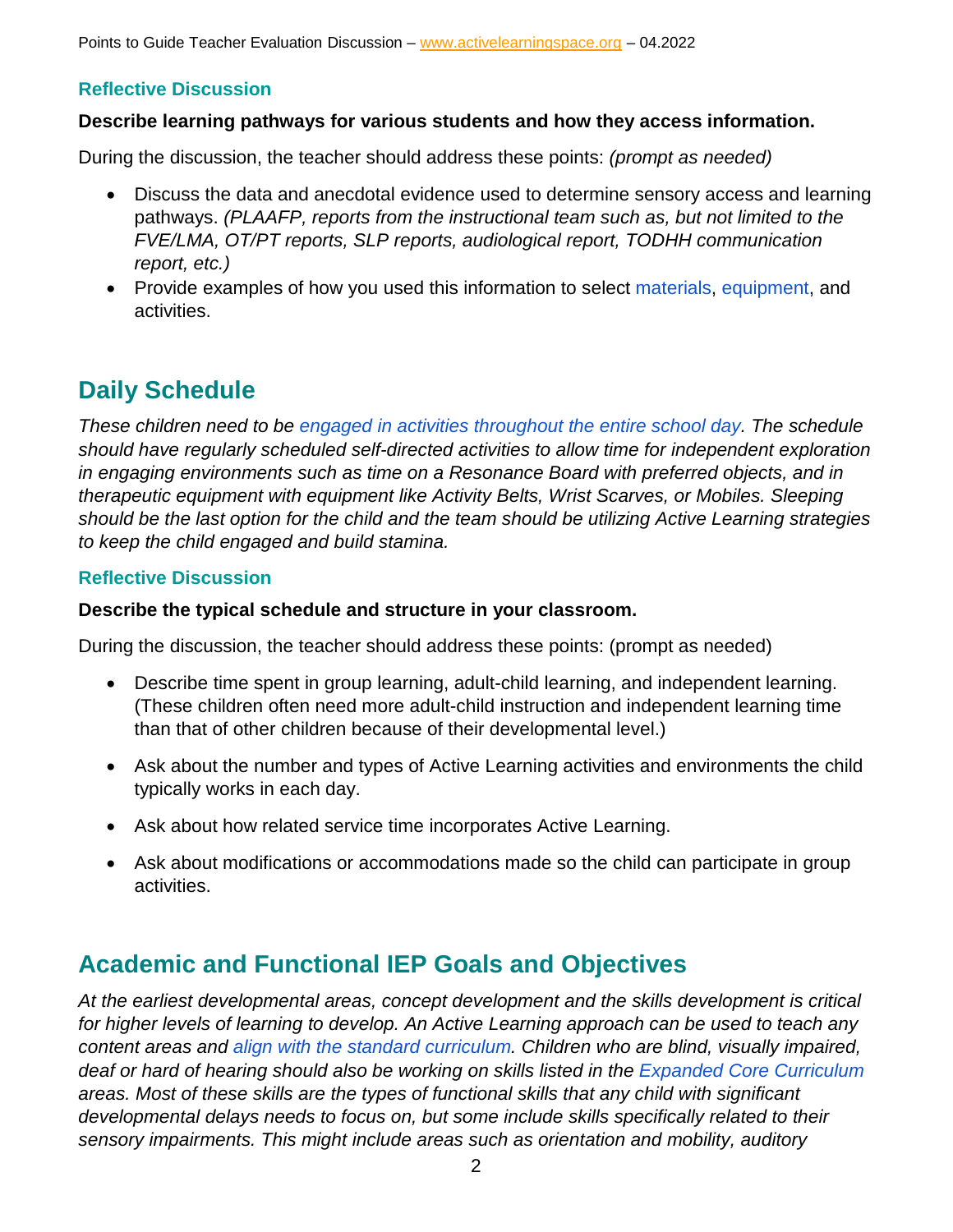Points to Guide Teacher Evaluation Discussion – [www.activelearningspace.org](http://www.activelearningspace.org/) - 04.2022

*training, or development of tactile skills. (See also Expanded Core Curriculum under the Implementation section.)* 

### **Reflective Discussion**

### **Discuss your students' academic and functional IEP goals and objectives.**

During the discussion, the teacher should address these points: (prompt as needed)

- IEP goals in areas of the standard curriculum that are part of instruction such as reading, math, science, social studies.
- IEP goals that focus on social and emotional development and any behavioral challenges.
- IEP goals that focus on ECC areas such as activities of daily living, orientation and mobility, communication, recreation and leisure.

### **Developmental Progress**

*If the activities are at the student's developmental level and the instructors are using the appropriate educational treatment (Five Phases) there should be progress. If not, the activities and environments should be evaluated to determine if they are appropriate for the child's developmental level and preferences.* 

### **Reflective Discussion**

#### **Describe the progress made by your students.**

During the discussion, the teacher should address these points: (prompt as needed)

- Does the child have plenty of opportunities to practice skills throughout the day and in a variety of environments?
- How is the team documenting progress? Can the instructor produce observation forms, video clips, or anecdotal records to document progress? (You may want to suggest some of these forms if they are not.)
- Are there areas where progress is not being observed, and how is the team addressing these?

# **Training and Support Needs**

*The teacher should have accessed training via online or in-person training. Support might include additional training for the teacher, the paraprofessional, or other team members including family members. It might also include support to explain the approach to the family and gain their buy-in. It might include facilities support, additional space or storage, or funds to purchase assistive technology or materials.*